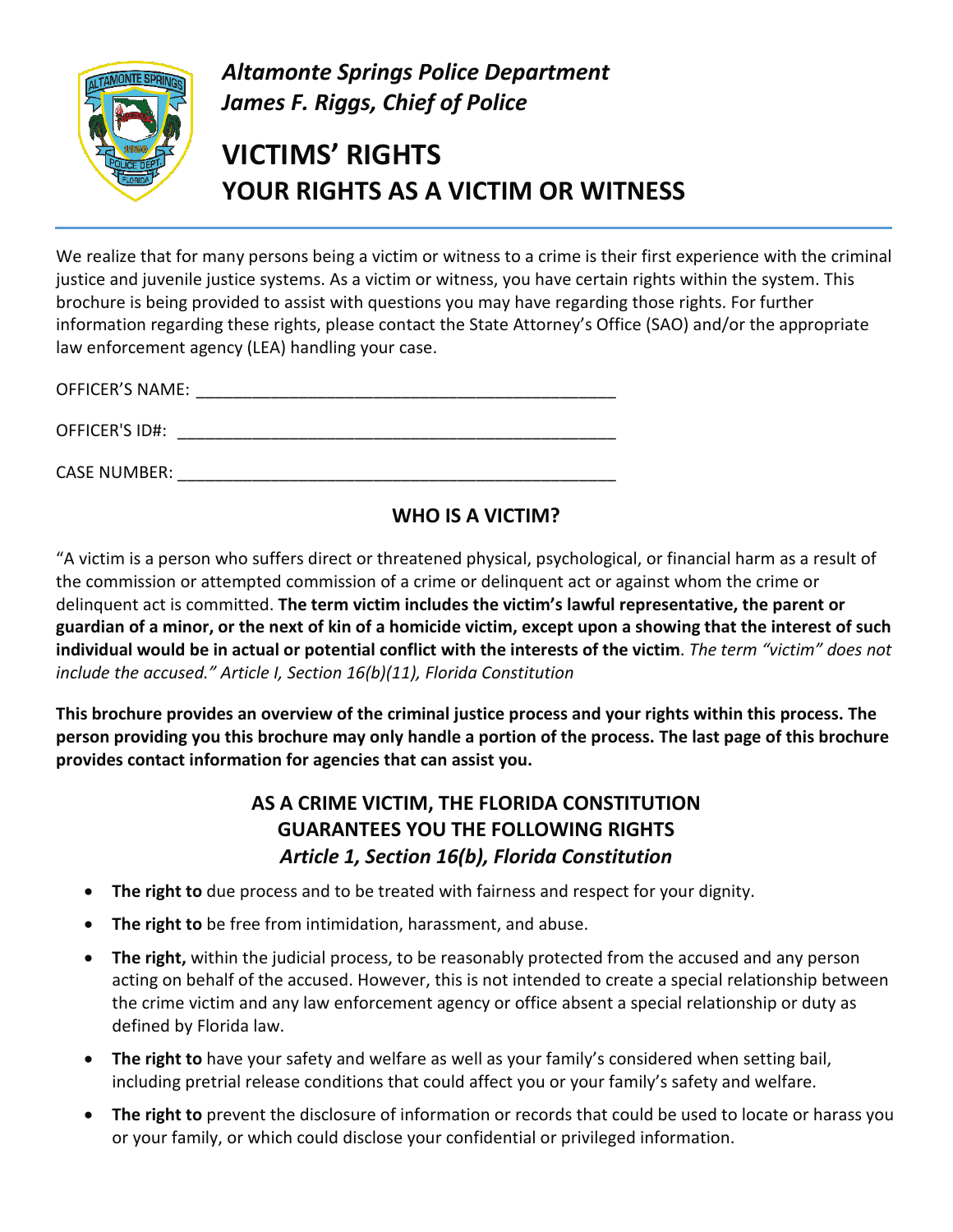- **The right to** the prompt return of your property when no longer needed as evidence in the case.
- **The right to** full and timely restitution in every case and from each convicted offender for all losses you suffered, both directly and indirectly, because of the criminal conduct.
- **The right to** proceedings free from unreasonable delay, and to a prompt and final conclusion of the case and any related post judgment proceedings. (In appropriate cases, the prosecutor may file a good faith demand for a speedy trial. In non-capital cases, all state-level appeals and post-conviction proceedings must be complete within two years and five years for capital cases, unless the court enters an order with specific findings concerning why the court was unable to do so and the circumstances causing the delay.)
- **The right to** be informed of your state constitutional rights, and to be informed that you can seek the advice of an attorney with respect to your rights.

## **AS A CRIME VICTIM, YOU ARE AFFORDED THE FOLLOWING CONSTITUTIONAL RIGHTS UPON REQUEST**

- **The right to** reasonable, accurate, and timely notice of, and to be present at, all public proceedings involving the criminal conduct, including, but not limited to, trial, plea, sentencing, or adjudication, even if you will be a witness at the proceeding, notwithstanding any rule to the contrary. **(For this purpose, consider providing the prosecutor an address, an email address, or a telephone number at which you can be reached quickly, and update this information during the pendency of your case.)** You shall also be provided reasonable, accurate, and timely notice of any release or escape of the defendant or delinquent, and any proceeding during which a right of yours is implicated.
- **The right to** be heard in any public proceeding involving pretrial or other release from any form of legal constraint, plea, sentencing, adjudication, or parole, and any proceeding during which a right of yours is implicated.
- **The right to** confer with the prosecuting attorney concerning any plea agreements, participation in pretrial diversion programs, release, restitution, sentencing, or any other disposition of the case.
- **The right to** provide information regarding the impact of the offender's conduct on you and your family to the individual responsible for conducting any presentence investigation or compiling any presentence investigation report, and to have any such information considered in any sentencing recommendations submitted to the court.
- **The right to** receive a copy of any presentence report, and any other report or record relevant to the exercise of a victim's right, except for such portions made confidential or exempt by law.
- **The right to** be informed of the conviction, sentence, adjudication, place and time of incarceration, or other disposition of the convicted offender, any scheduled release date of the offender, and the release of or the escape of the offender from custody.
- **The right to** be informed of all postconviction processes and procedures, to participate in such processes and procedures, to provide information to the release authority to be considered before any release decision is made, and to be notified of any release decision regarding the offender. The parole or early release authority shall extend the right to be heard to any person harmed by the offender.
- **The right to** be informed of clemency and expungement procedures, to provide information to the governor, the court, any clemency board, and other authority in these procedures, and to have that information considered before a clemency or expungement decision is made; and to be notified of such decision in advance of any release of the offender.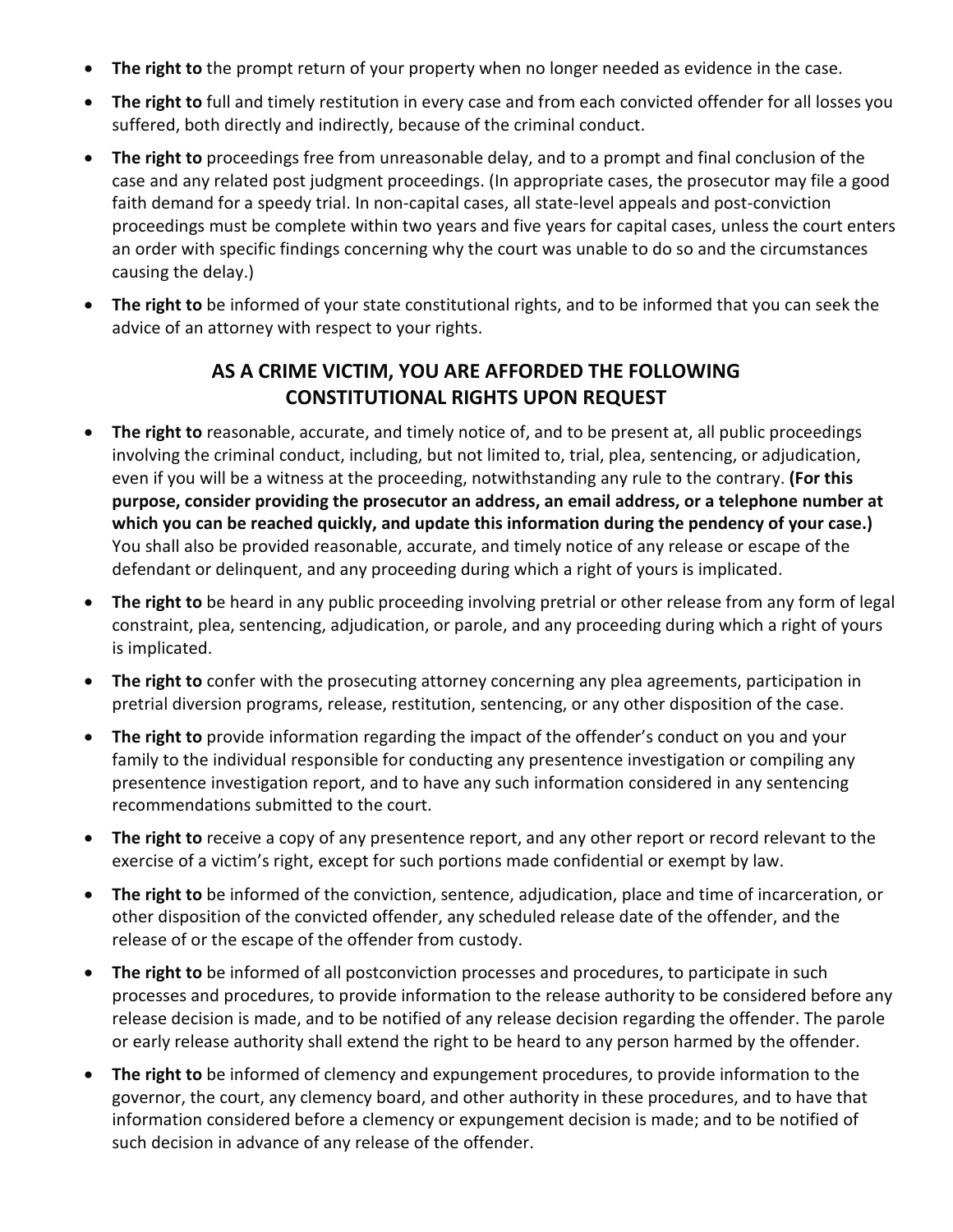## **ALL RIGHTS AFFORDED BY THE CONSTITUTION ARE ENFORCEABLE** *Article 1, Section 16(c), Florida Constitution*

The victim, the retained attorney of the victim, a lawful representative of the victim, or the office of the state attorney upon request of the victim, may assert and seek enforcement of these rights and any other right afforded to a victim by law in any trial or appellate court, or before any other authority with jurisdiction over the case, as a matter of right. The court or other authority with jurisdiction shall act promptly on such a request, affording a remedy by due course of law for the violation of any right. The reasons for any decision regarding the disposition of your right shall be clearly stated on the record.

### **ADULT CRIMINAL JUSTICE PROCESS**

The stages of the criminal justice system are as follows:

#### **PRETRIAL**

After committing a crime:

- An offender may be arrested by a law enforcement officer.
- A court can issue an arrest warrant.
- A State Attorney's Office may file an Information; or
- A grand jury may recommend charges by returning an Indictment or Presentment.

**FIRST APPEARANCE** - **(Following the Arrest)** If the defendant cannot post bond within hours of the arrest or has been arrested on a no bond offense, or committed a crime which requires a first appearance, the court holds a "first appearance" hearing. The Judge decides whether the defendant can be released and if so, what conditions are necessary to protect you and the witnesses and the public.

**INTAKE** - If probable cause is found, the State Attorney's Office may choose to file charges and summons the suspect into court. You may be required to meet with your State Attorney's office. Law enforcement, prosecuting attorneys or any other government official cannot ask or require a victim of a sexual offense to submit to a polygraph examination.

**FILING OF FORMAL CHARGES** - The State Attorney's Office may file formal charges after reviewing law enforcement arrest reports, and within 21 days in certain circumstances. The State Attorney's office has discretion whether to prosecute a person for a crime. The State Attorney's Office must inform any victims of its decision.

**ARRAIGNMENT** - The accused is formally charged and enters a plea of guilty, not guilty, or no contest. The State Attorney's Office will notify you of the arraignment date. You have the right to be present at the arraignment. In some cases, there will not be a formal arraignment hearing in court.

**RELEASE HEARING (SETTING BOND)** - If the defendant was unable to post a bond after the initial arrest, or if bond was not set, the defendant is entitled to a bond hearing. The State Attorney's Office will notify you of the scheduled hearing and you will have an opportunity to speak regarding the defendant's release and conditions or have the State Attorney make known your wishes.

**PRE-TRIAL CONFERENCE** - There may be numerous pre-trial conferences (including case status conferences) that allow the court to ensure the case is progressing in a timely manner. You, as a victim, will receive notice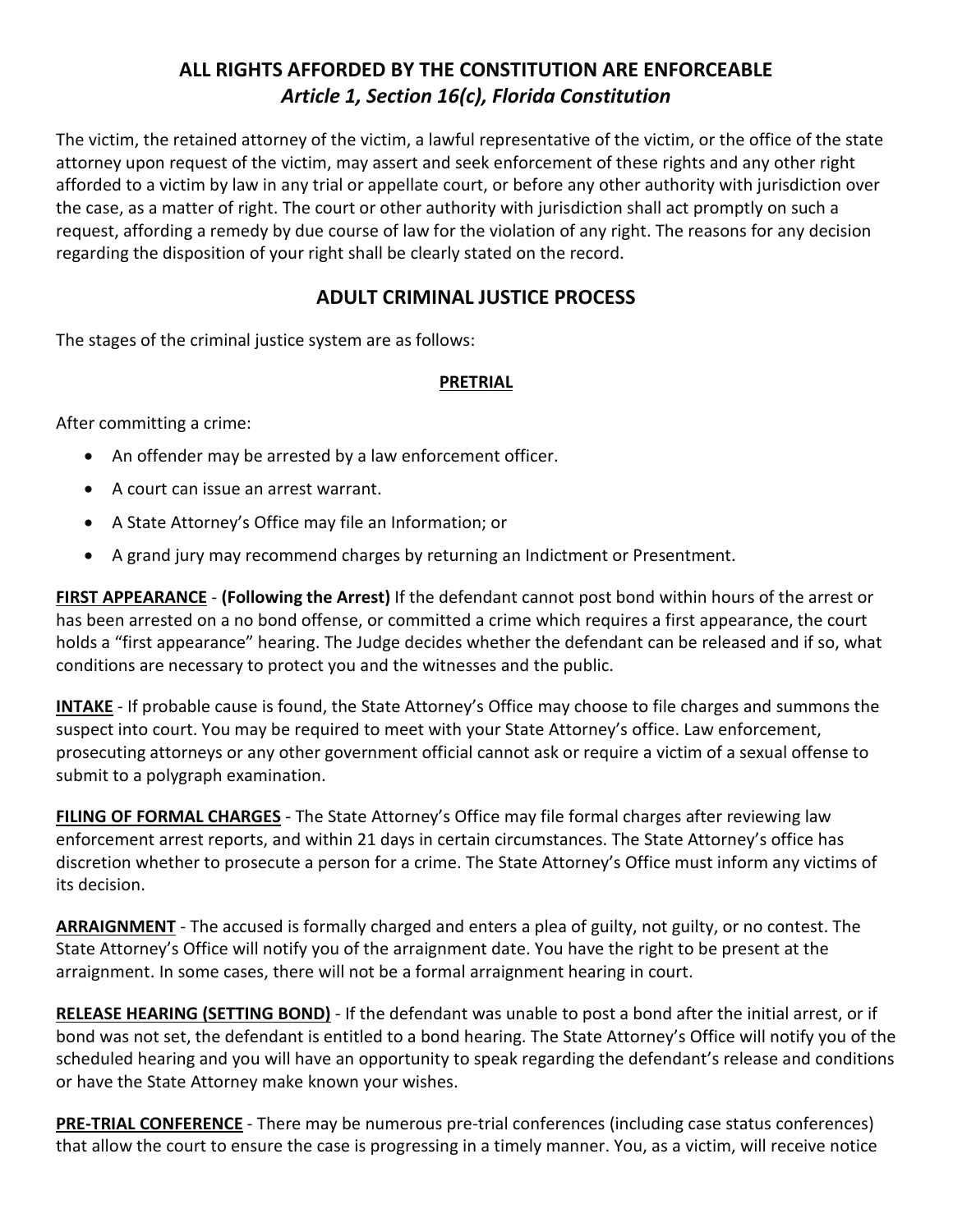of the hearing dates. You are not required to attend these hearings, unless subpoenaed, but you have a right to be present and a victim advocate or your attorney can accompany you or attend these proceedings on your behalf, if you choose.

#### **DISCOVERY (PREPARATION FOR TRIAL)**

**SUBPOENAS** - You may receive a subpoena for trial, a deposition and/or other hearings. A subpoena summons a person to appear at the time date and location specified.

**DEPOSITIONS** - The defendant's attorney can issue a subpoena for you to appear for a deposition. You have right to request a victim advocate from the government or non-profit sector to attend the deposition with you. You have the right, as a victim who is not incarcerated, to not be required to attend discovery depositions in any correctional facility.

**PLEA NEGOTIATIONS** - Many cases are settled through a plea negotiation where the defendant pleads guilty or no contest without a trial. The State Attorney's Office must consult with the victim of a before finalizing the plea agreement with the defendant.

**PRE-TRIAL INTERVENTION/DIVERSION PROGRAM** - According to their discretion and office policy, the State Attorney's Office may agree to utilize pretrial intervention and diversion programs.

**PRE-TRIAL INTERVENTION PROGRAM** - Defendants with no more than one nonviolent misdemeanor, who is charged with any misdemeanor or any third-degree felony is eligible for release to the pretrial intervention program on approval of the administrator of the program and the consent of the victim, the State Attorney, and the judge. Successful completion of the program results in a dismissal of the charges.

**DIVERSION PROGRAM** - Diversion is similar to probation where the defendant accepts responsibility for the offense and is released under supervision for six months to a year. During the program, the probation office supervises the defendant. You have a right to provide the State Attorney with your opinion on the defendant's participation in the pretrial division program.

#### **TRIAL**

Generally, the prosecutor presents evidence to either the judge or a jury about the case. The defendant may be found guilty or not guilty. The process ends if the defendant is found not guilty. You, as a victim, may be called to testify. The State Attorney's Office will assist you during this process. You cannot be excluded from any hearing, trial or proceeding relating to the offense. Your rights involving the trial stage are listed in this brochure.

#### **SENTENCING**

**PRESENTENCE INVESTIGATION (PSI)** - You have the right to provide information regarding the impact of the offender's conduct on you and your family to the individual responsible for conducting and/or compiling the presentence investigation. You have a right to review the non-confidential portions of the presentence investigation prior to the sentencing hearing.

**SENTENCING HEARING** - If the defendant is found or pleads guilty, the judge reviews sentencing guidelines, plea agreements, and other factors and determines what type of sentence the defendant should receive. You have a right to provide an oral and/or written victim impact statement (VIS) to the State Attorney's Office at any time before the court imposes the sentence.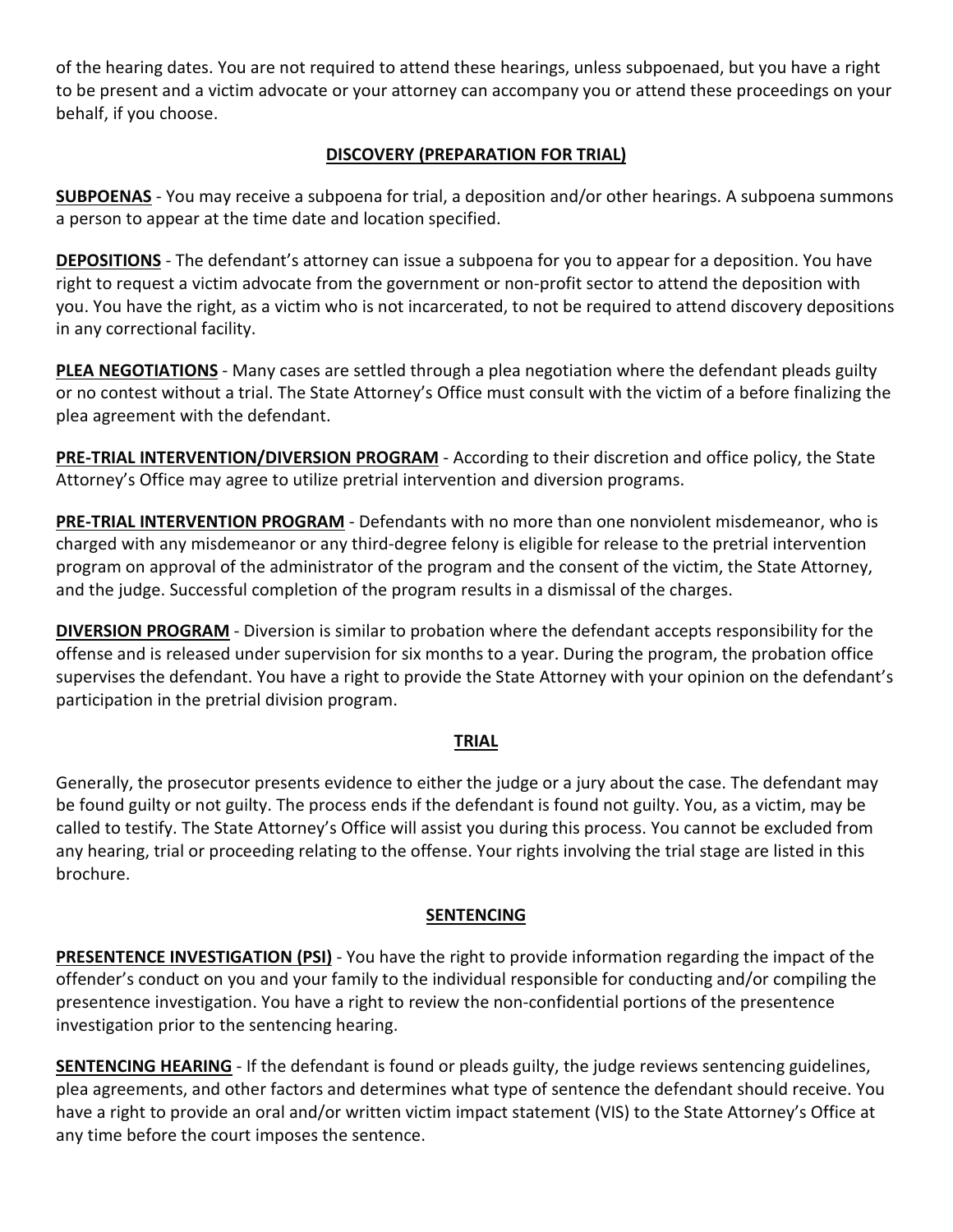NOTE: If the victim and the offender attend the same school, the victim's parents have the right to attend the sentencing or disposition of the offender and request that the offender be required to attend a different school. (sec. 960.001(1)(s), Florida Statutes)

### **JUVENILE JUSTICE PROCESS**

**INTAKE** - The process of determining where a child under the age of 18 will be placed until the case is resolved. There are three forms of detention status: home, non-secure or secure.

**DIVERSION PROGRAMS** – This is an alternative to trial where the juvenile is placed in a community- based program such as juvenile arbitration, juvenile alternative services program (JASP), or a treatment plan (Walker plan). If a juvenile successfully completes the diversion program, then the charges are generally dismissed.

**FORMAL CHARGES** - The filing of a petition in court by the State Attorney's Office. The charge may be filed in either juvenile court or adult court, depending upon the crime and age of the offender.

**ARRAIGNMENT** - The accused is formally charged and enters a plea of guilty, not guilty, or no contest.

**ADJUDICATORY HEARING** - The trial of the juvenile, conducted in front of a judge. The judge will decide whether the juvenile committed the charged offense(s).

**DISPOSITIONAL HEARING (SENTENCING)** - When a juvenile is found to have committed a delinquent act, the court will hold a dispositional hearing to determine which sanctions to impose on the juvenile. The sanctions could range from community-based sanctions like probation and community services up to residential commitment.

**JUVENILES TRIED AS ADULTS** - Juveniles who commit very serious crimes may be tried as adults. Juveniles who are prosecuted as adults may be sentenced to adult or juvenile sanctions.

*This is not an exhaustive overview of the criminal justice system but is meant as an overview for how the process works. Each court and case could have unique components. You may contact your State Attorney or law enforcement agency for more information regarding the stages of the criminal justice and juvenile justice processes.*

# **ADDITIONAL VICTIMS RIGHTS UNDER FLORIDA STATUTES**

- In some cases, you (or relatives where the victim is deceased) may be eligible for financial compensation from the State of Florida. Information regarding eligibility may be obtained from the State Attorney's Office, local Witness Coordination Office (where available), law enforcement agency or from the Bureau of Crimes Compensation, Office of the Attorney General - 1-800-226-6667, website: www.myfloridalegal.com/pages.nsf. The right to receive information on available crisis intervention services and local community services to include counseling, shelter, legal assistance, or other types of help, depending on the particular circumstances. Telephone numbers of these services are provided at the end of this brochure. *(Sec. 960.001(1)(a)1, Florida Statutes)*
- The right to receive information regarding the stages of the criminal justice or juvenile justice processes and the way information about such stages may be obtained. *(Sec. 960.001(1)(a)4, Florida Statutes)*
- A victim who is incarcerated has the right to be informed and submit written statements at all crucial stages of the criminal and juvenile proceedings. *(Sec. 960.001(1)(a)6, Florida Statutes)*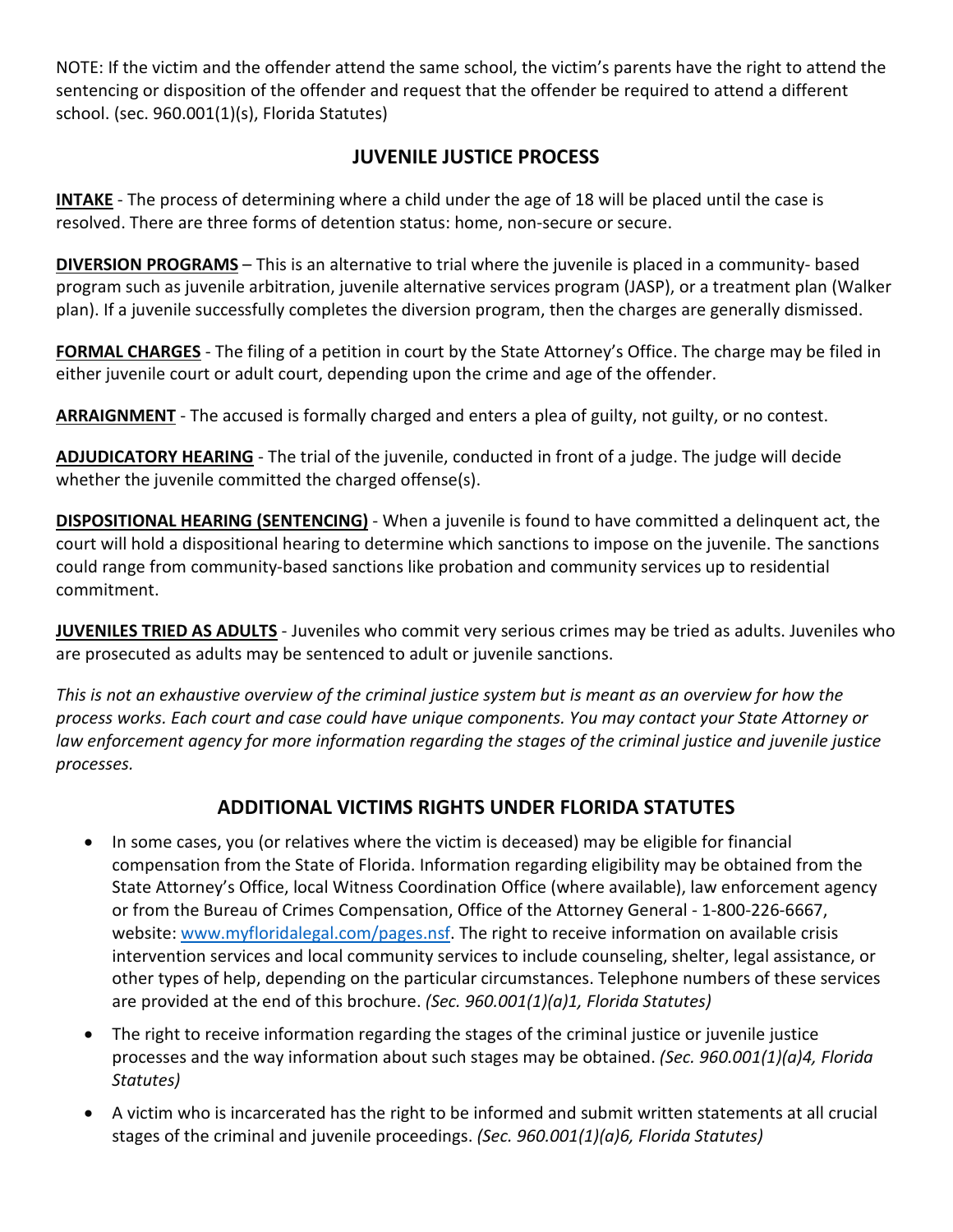- The right to receive information on the steps available to law enforcement and the State Attorney's Office to protect you from intimidation and/or harassment.
- It is a third-degree felony to knowingly use intimidation or physical force; threaten another person or attempt to do so; engage in misleading conduct toward another person; or offer pecuniary benefit or gain to another person. If you are being threatened or intimidated, please contact the appropriate agency or any law enforcement officer. *(Sec. 960.001(1) (c), Florida Statutes)*
- The right of the victim of domestic violence to be informed of the address confidentiality program administered through the Attorney General's Office. You may contact the Attorney General's Office at 1-800-226-6667. The State Attorney's Office may assist with this paperwork if necessary. *(Sec. 960.001(1)(c), Florida Statutes)*
- The right of each victim, or witness, who has been scheduled to attend a criminal or juvenile justice proceeding to be notified as soon as possible by the agency or person scheduling his/her appearance of any change in scheduling which will affect the victim's or witness's appearance *(Sec. 960.001(1)(d), Florida Statutes)*
- The right to receive advance notification of judicial and post judicial proceedings relating to the case, including all proceedings or hearings relating to:
	- o The arrest of the accused.
	- o The release of the accused pending judicial proceedings, and any modification of release condition to include release to community control or work release.
	- o Proceedings in the prosecution or petition for delinquency of the accused, including the filing of the accusatory instrument; the arraignment; disposition of the accusatory instrument; trial or adjudicatory hearing, sentencing or disposition hearing; appellate review; subsequent modification of sentence; collateral attack of a judgment; and when a term of imprisonment, detention, or involuntary commitment is imposed, the release of the defendant or juvenile offender from such imprisonment, detention or juvenile offender from such imprisonment; detention or commitment by expiration of sentence or parole and any meeting held to consider such release. *(Sec. 960.001(1) (e), Florida Statutes)*
- In addition to the provisions of Sec. 921.143, Florida Statutes, the rights of the victim of a felony involving physical or emotional injury or trauma, or in a case in which the victim is a minor child or in a case involving a homicide, the guardian or family of the victim shall be consulted by the State Attorney in order to obtain the views of the victim or family about the disposition of any criminal or juvenile case brought about as a result of such crime, including their views about:
	- o The release of the accused pending judicial proceedings.
	- o Plea Agreements.
	- o Participation in pretrial diversion programs.
	- o Sentencing of the accused.
- The right to request that the State Attorney or law enforcement agency help you explain to employers and creditors that you may face additional burdens by taking time off from work to assist law enforcement and you may undergo serious financial strain either because of the crime or by cooperating with authorities. *(Sec. 960.001(1)(i), Florida Statutes)*
- Law Enforcement agencies and the State Attorney shall inform you of your right to request and receive restitution and of your rights of enforcement in the event an offender does not pay. The State Attorney shall seek your assistance in the documentation of your losses for the purpose of requesting and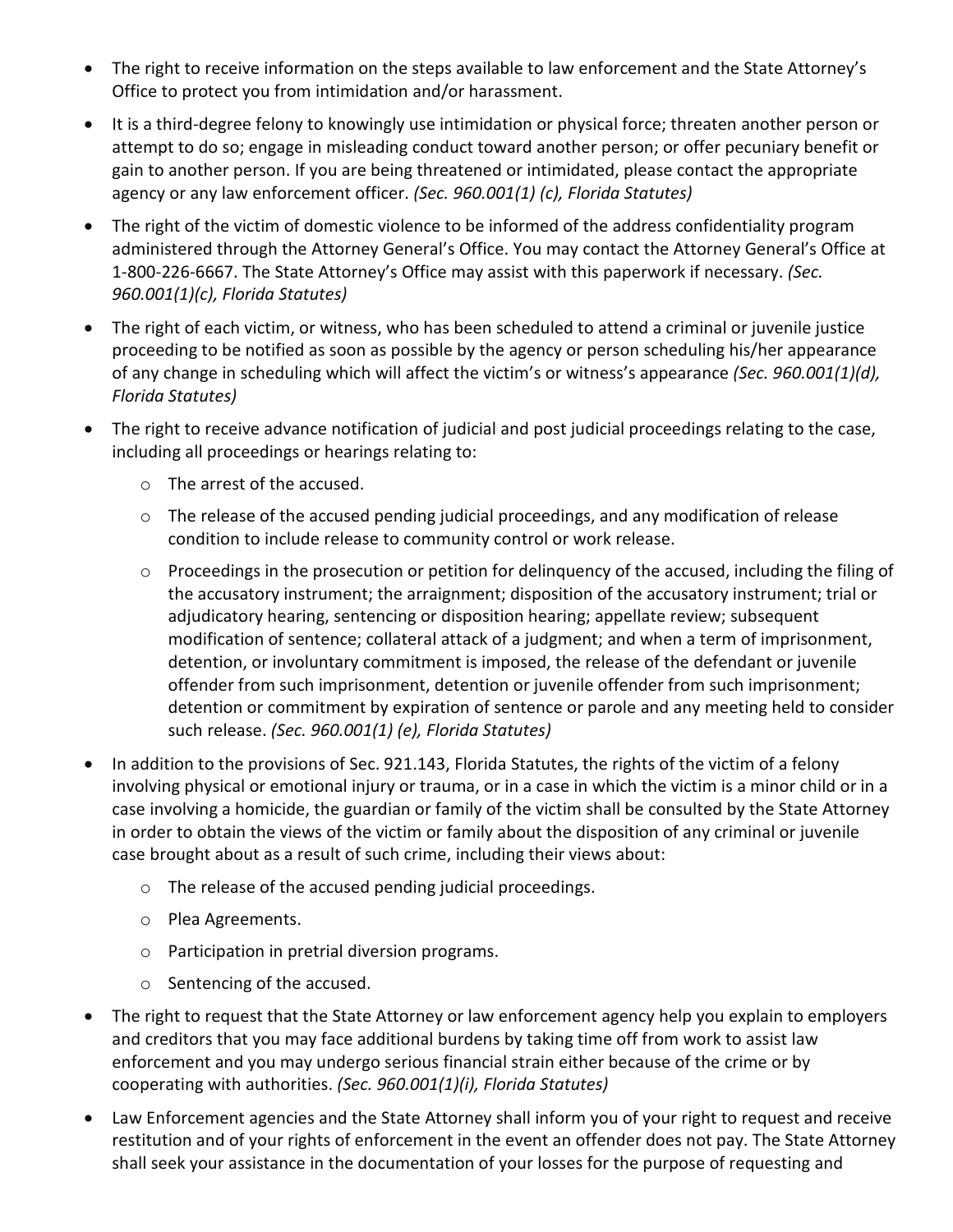receiving restitution. If an order of restitution is converted to a civil lien or civil judgment against the defendant, the Clerk of Court's office shall make available at their office, as well as on their website, information provided by the Secretary of State, the court, or The Florida Bar on enforcing the civil lien or judgment. The State Attorney shall inform you if and when restitution is ordered. *(Sec. 960.001(1)(j), Florida Statutes)*

- The right to receive reasonable consideration and assistance from employees of the State Attorney's Office, Sheriff's Office, or Police Department. When requested, you will be assisted in locating accessible transportation and parking and shall be directed to separate pretrial waiting areas when such facilities are available. When requested, you shall receive assistance in attempting to locate translators when practicable. *(Sec. 960.001(1)(n), Florida Statutes)*
- The right of the victim of a sexual offense to have the courtroom cleared, with certain exceptions during his or her testimony, regardless of the victim's age or mental capacity. *(Sec. 960.001 (q), Florida Statutes)*
- The right to request, in certain circumstances that the offender be required to attend a different school than the victim or siblings of the victim. If the victim of an offense committed by a juvenile is a minor, the victim or any sibling of the victim attends or is eligible to attend the same school as that of the offender, the Department of Juvenile Justice or the Department of Corrections shall notify the victim's parent or legal guardian of the right to attend the sentencing or disposition of the offender and request that the offender be required to attend a different school. *(Sec. 960.001(1)(s), Florida Statutes)*
- The right of the victim who is not incarcerated to not be required to attend discovery depositions in any correctional facility. *(Sec. 960.001(6), Florida Statutes)*
- The statutory obligation of the victim, parent/guardian of a minor victim, or next of kin of a homicide victim, that any information gained pursuant to Chapter 960, Florida Statutes, regarding any case handled in juvenile court, must not be revealed to any outside party, except as reasonably necessary in pursuit of legal remedies. *(Sec. 960.001(8), Florida Statutes)*
- The right to know in certain cases and at the earliest possible opportunity, if the person charged with an offense has tested positive for hepatitis and human immunodeficiency virus (HIV) infection. In such cases, upon request of the victim or the victim's legal guardian, or the parent or legal guardian of the victim if the victim is a minor, the court shall order such person to undergo hepatitis and HIV testing within 48 hours after the charging document is filed or 48 hours from the date of request. *(Section 960.003, Florida Statutes)*
- The right of a victim of a sexual offense to request the presence of a victim advocate during the forensic medical examination. An advocate from a certified rape crisis center shall be permitted to attend any forensic medical examination. *(Sec. 960.001(1)(u), Florida Statutes)*
- If a victim has been diagnosed with autism or an autism spectrum disorder, he or she or the parent or guardian, has the right to request that a public safety official make a good faith effort to ensure that a related professional, such as a mental health counselor, special education instructor or clinical social worker be present for all interviews of the individual. All expenses related to the attendance of the professional at the interviews are the responsibility of the requesting victim, parent or guardian; however, the defendant shall reimburse the victim for all expenses related to the attendance of the professional at the interviews, in addition to restitution and penalties provided by law. *(Sec. 943.0439, Florida Statutes*)